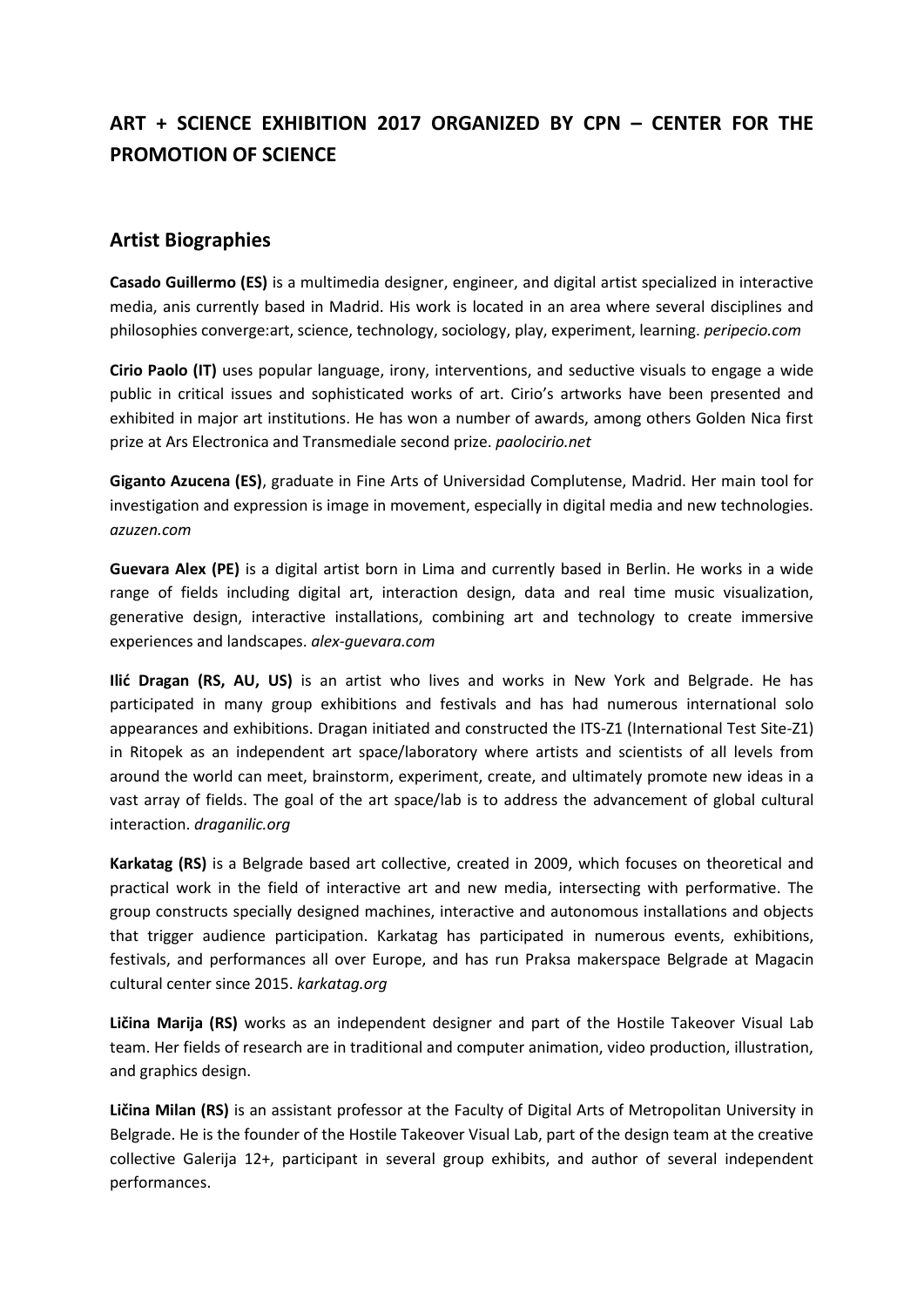**LP Duo (RS)** was founded in 2004 by the pianists Sonja Loncar and Andrija Pavlovic. LP Duo has performed in Serbia, The Netherlands, Germany, Slovenia, Croatia, Denmark, Switzerland, Finland, Macedonia, San Marino, Poland, Italy, Hungary, Bosnia and Herzegovina, US (Carnegie Hall), and Singapore.

**Ludovico Alessandro (IT)** is a researcher and an artist and has been chief editor of *Neural* magazine since 1993. He is an associate professor at the Winchester School of Art, University of Southampton, and lecturer at Parsons Paris – The New School. He has published and edited several books, and has lectured worldwide. *neural.it*

**Podgornik Anil (SI)** is a DIY enthusiast with a big talent for electronics, mechanics, and physics. Since 2012 he has been a part of the Mycophone\_genus and Myconnect project.

**Preece Timo (US)** is a sound designer, musician, audio technologist, and multi-media consultant, and is one-half of the audio/visual unit Planetary Cymatic Resonance (PCR). *gravityterminal.com*

**Quadrature (DE)** is an artists' collective by Jan Bernstein, Juliane Götz, and Sebastian Neitsch, based in Berlin. Their artistic exploration gravitates towards scientific interests and physical experiments, using new technologies or academic research as sources and inspiration. They all share a love for machines and outer space. *quadrature.co*

**raum.null** are sound artists **Dobrivoje Milijanovic (RS)** and **Chris Bruckmayr (AT)**. **Mussurunga** is **Siegmar Aigner (AT)** – performer, opera singer, and Kyma scientist. The name raum.null (space zero) refers to the potential existence of an existential Nil, a hidden force field inside the hole of a threedimensional torus, a scientific model describing the shape of the universe. The members of raum.null are sonic archeologists, isolating drones, and their hidden pulses (the basic grooves) out of this primal soup of noise. *raumnull.tumblr.com*

**Rodić Dušan (RS)** is a visual artist from Belgrade who currently lives and works in Berlin. Rodić creates sculptures and art installations by remaking everyday functional objects. *dusanrodic.com*

**Rödiger Mi-Ah (DE**) is a German visual artist. Mi-Ah's body-related sculptures and jewelry are metamorphoses of natural organic forms into surreal, expressive art objects through which she examines human emotions, dreams, and desires. *mi-ah.com*

**Shinseungback Kimyonghun (KR)** is a Seoul-based artistic duo consisting of computer engineer Shin Seung Back and artist Kim Yong Hun. Their collaborative practice explores the impact of technology on humanity.

**Sousanis Nick (US)** is a comics' artist and educator, and a professor of Humanities and Liberal Studies at San Francisco State University. *spinweaveandcut.com*

**Spačal Saša (SI)** is a post-media artist with a background in the humanities. She currently works at the intersection of living systems research, contemporary and sound art. Her work focuses on a posthuman environment, in which humans exist and function as one of the elements in an ecosystem, and not as its sovereign. *agapea.si*

**Švagelj Mirjan (SI)** is a doctor of biomedicine currently residing in Ljubljana and working for a biotech research and development laboratory. He finished his doctoral studies in Biomedicine at the University of Ljubljana in the field of medicinal mushrooms. Anil Podgornik (SI) is a DIY enthusiast